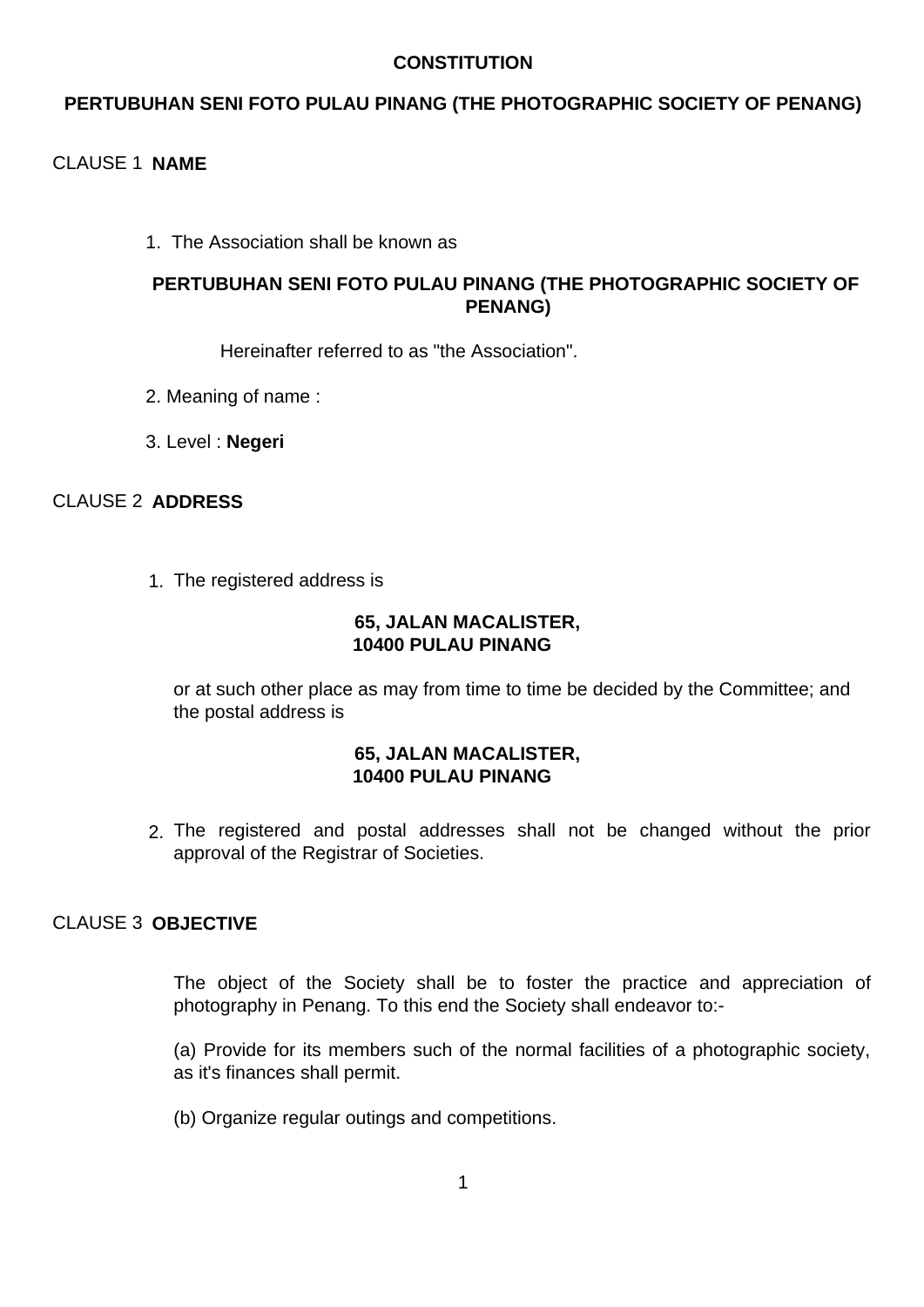(c) Organize exhibitions of photography by photographers working in Penang and other parts of Malaysia at a time to be decided by the Committee.

(d) Organize international saloon of photography to be presented in Penang at a time to be decided by the Committee.

(e) To render services to school camera clubs, whenever possible.

#### CLAUSE 4 **MEMBERSHIP**

There shall be four (4) categories of membership, namely:-

(a) Life Membership which is open to all Malaysian citizens interested in photography, who are above the age of sixteen (16) years and residing in Penang. For those under the age of sixteen (16) years, shall get approval from Parent / Guardian.

(b) Local Associate Membership which is open to all those interested in photography who are above the age of eighteen (18) years, but not residing in Penang. They shall have no voting right, nor the right to hold office.

(c) Foreign Associate Membership which is open to all those interested in photography who are above the age of eighteen (18) years, but not residing in Malaysia. They shall have no voting right, nor the right to hold office.

(d) Honorary Membership - the Committee may appoint any person who supports and contributed tremendously towards the promotion and development of photography as Honorary Member without voting right, nor the right to hold office.

(e) Each application for membership must be submitted on the prescribed application form and must be proposed and seconded by two members and forwarded to the Honorary Secretary who will bring them to the attention of the Committee as soon as possible for approval. The Committee may at its discretion reject any such application without giving any reason thereof.

(f) Every applicant whose application has been approved as aforesaid, shall upon payment of the prescribed entrance fee and membership subscription be admitted as a member of the Society and shall be entitled to all the privileges of membership accordingly.

## CLAUSE 5 **RESIGNATION AND TERMINATION**

(a) Any member may resign from the Society by giving two weeks notice in writing to the Honorary Secretary and shall be liable to pay up all dues.

(b) Any member who fails to comply with the rules and regulations of the Society or has acted in a manner to bring disrepute upon the Society, may be expelled or suspended for a period of time as the Committee deems fit. Before the Committee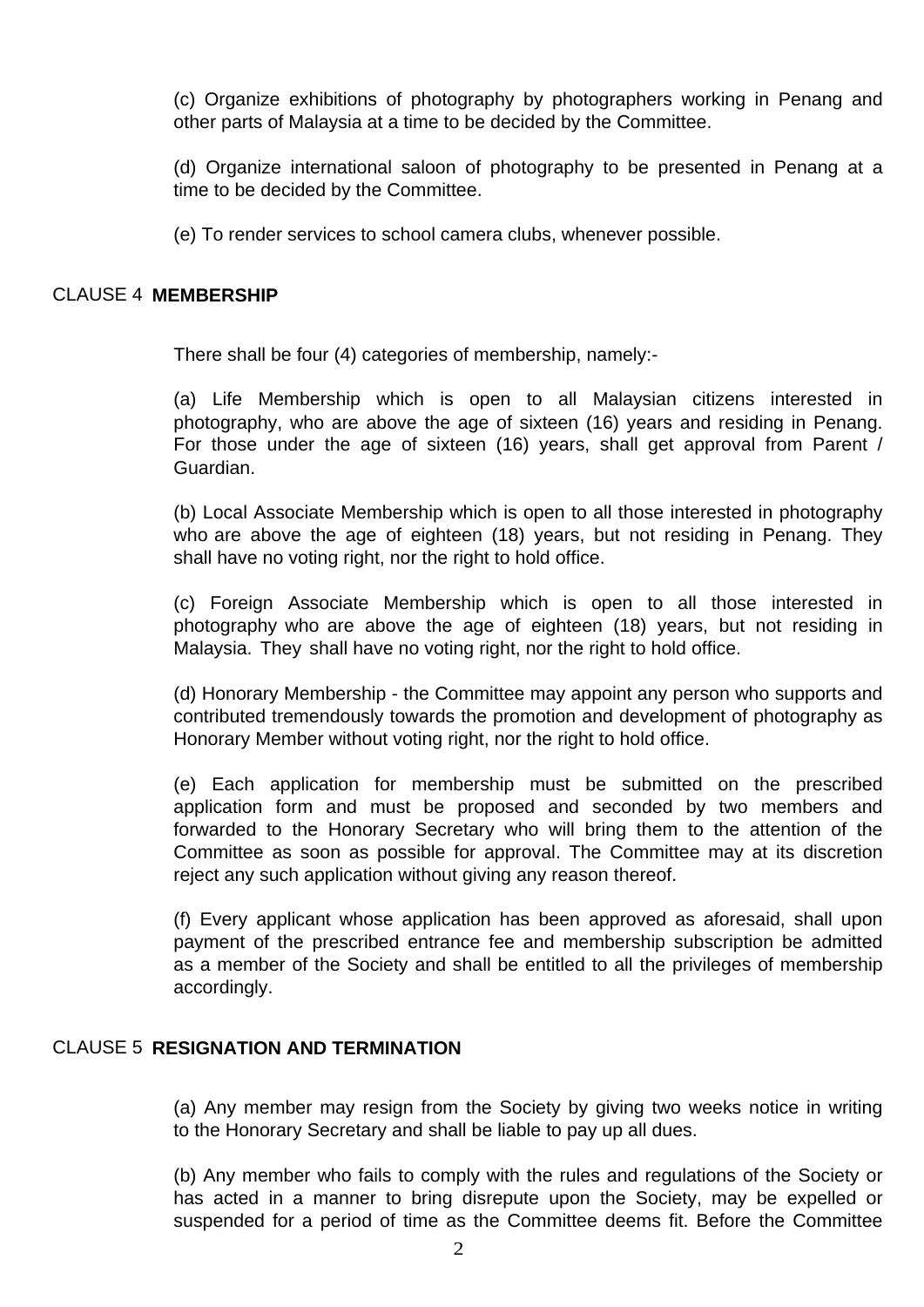expels or suspends the member, the member shall be given an opportunity to explain and absolve himself in person. Such expulsion or suspension shall be enforced, unless otherwise reversed by a General Meeting upon appeal by the said member.

#### CLAUSE 6 **SOURCE OF INCOME**

(a) The Entrance Fee and Membership Subscription shall be as follows:-

Entrance Fee – RM50.00 (Ringgit Malaysia Fifty only)

Life Membership Subscription – RM500.00 (Ringgit Malaysia Five Hundred only) One time life payment.

Local Associate Membership Subscription – RM500.00 (Ringgit Malaysia Five Hundred only) One time life payment.

Foreign Associate Membership Subscription – RM1000.00 (Ringgit Malaysia One Thousand only) One time life payment.

(b) The Committee has the right to waive or impose the payment of membership fee for any applicant who has been dismissed for debts to the Society on his reapplication for membership.

(c) Special subscriptions or levies for particular purpose may be collected from members, with the approval of a General Meeting of the Society. If any member fails to pay such subscription within such period as may be resolved, the amount due will be treated in the same way as arrears of subscription.

## CLAUSE 7 **GENERAL MEETING**

(a) The supreme authority of the Society is vested in a General Meeting of the members. At least twenty (20) members must be present at a General Meeting for its proceedings to be valid and to constitute a quorum.

(b) If half an hour after the time appointed for the meeting a quorum is not present, the meeting shall be adjourned to the same day in the following week at a place and time to be decided by the Committee and if a quorum is not present half an hour after the time appointed for the postponed meeting, the members present shall have the power to proceed with the business of the day, but shall not have the power to alter the rules of the Society or to make decision affecting the whole membership of the Society.

(c) An Annual General Meeting of the Society shall be held as soon as possible after the closing of the financial year, but shall not be later than 30th June, on a date, time and place to be decided by the Committee.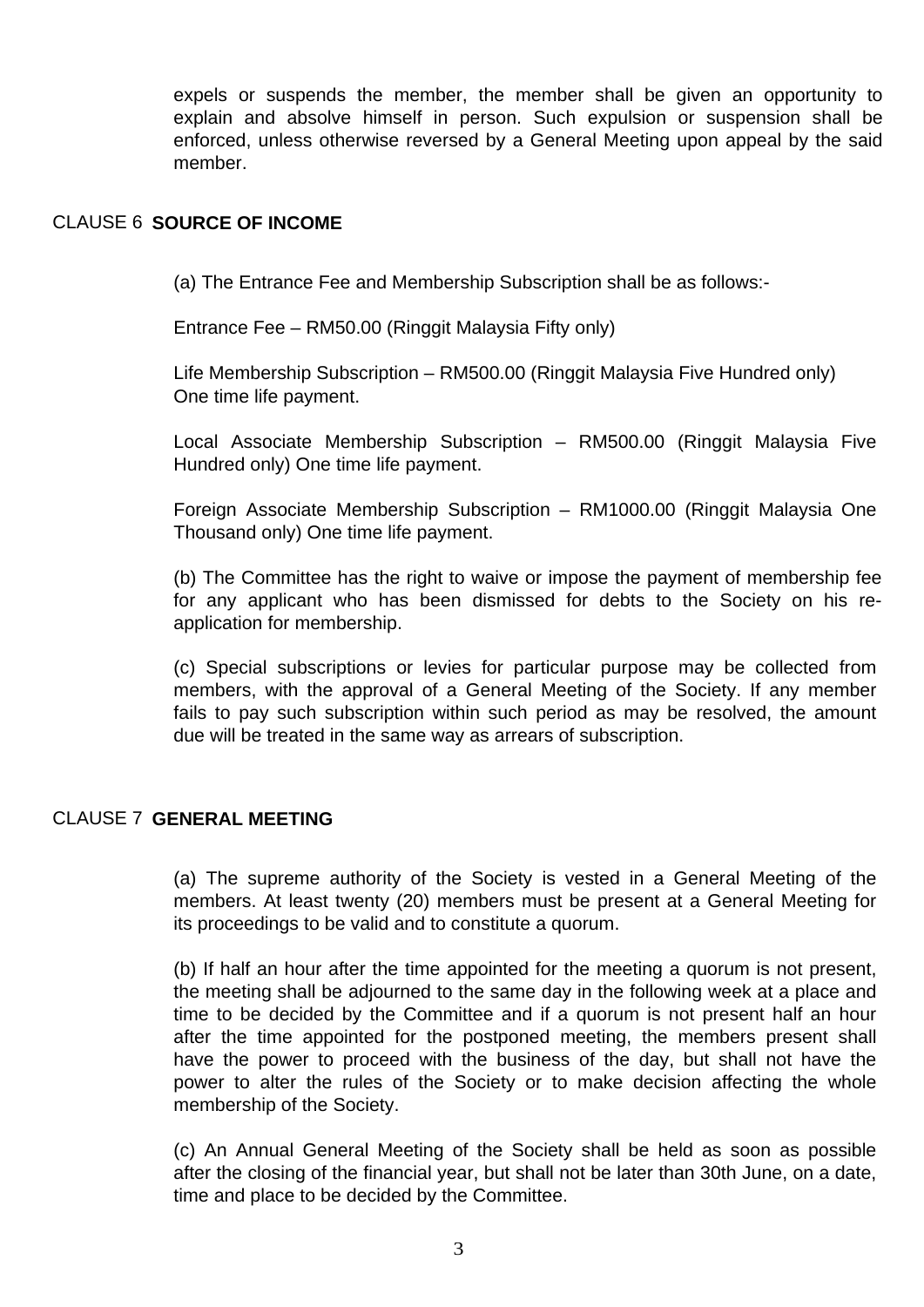(d) At least fourteen (14) days notice shall be given by the Honorary Secretary to every member of the Society of intention to hold the Annual General Meeting, accompanied by the agenda of the meeting, copies of minutes and reports, motions together with the audited accounts of the Society for the previous year. Copies of these documents will also be made available at the registered address or place of meeting for the perusal of members.

(e) The business of the Annual General Meeting shall include:-

i. The adoption of the committee's report on the working of the Society during the previous year.

ii. The adoption of the audited statement of accounts for the previous year.

iii. The election of office-bearers and an auditor every alternate year.

iv. Any other business of which written notice should have been given to the Honorary Secretary at least seven (7) clear days before the meeting.

(f) An Extraordinary General Meeting of the Society may be called by the Honorary Secretary upon the written request of not less than one-fifth (1/5) voting members who are not in arrears of their subscriptions, stating the objects and reasons for which the meeting is desired.

(g) An Extraordinary General Meeting may also be called by the Honorary Secretary by order of the Committee.

(h) An Extraordinary General Meeting shall be called by giving at least fourteen (14) days notice to every member and shall convened on a date within thirty (30) days from the date of the request for the meeting.

(i) An Extraordinary General Meeting shall decide only on the matter or matters stated in the request.

(j) Rule 7(a) and (b) regarding the quorum and the postponement of the Annual General Meeting shall apply to an Extraordinary General Meeting, but with the provision that if no quorum is present after half an hour from the time appointed for a postponed Extraordinary General Meeting requisitioned by members, the meeting shall be cancelled and no Extraordinary General Meeting shall be requisitioned for the same purpose until after the lapse of at least six (6) months from the date thereof.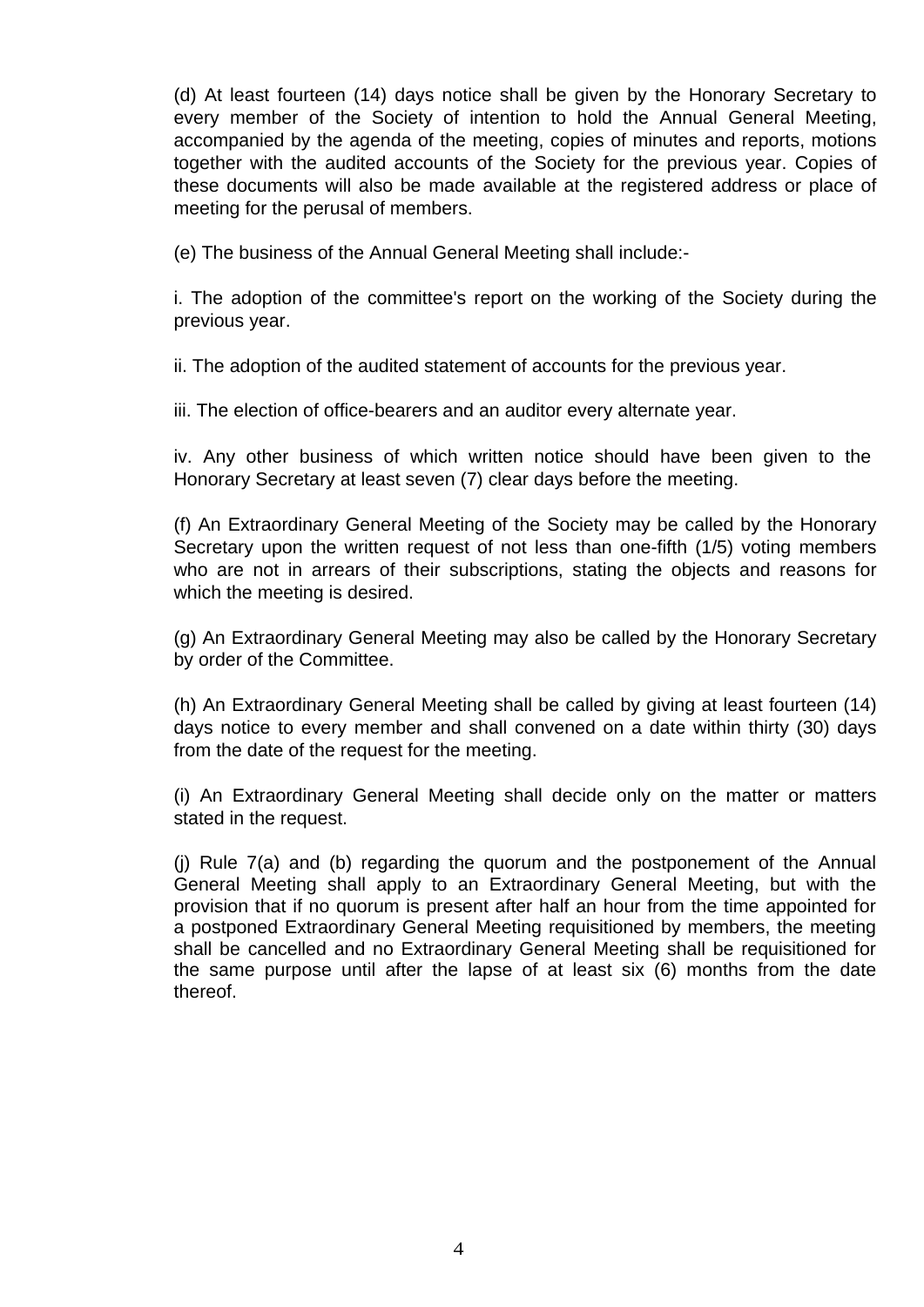#### CLAUSE 8 **COMMITTEE**

(a) Total of 13 committee members shall be elected once every two years at the Annual General Meeting by all members. The following office-bearers of the Society shall be elected during the First Committee Meeting after the election.

One (1) President

Two (2) Vice President

One (1) Honorary Secretary

- One (1) Deputy Honorary Secretary
- One (1) Honorary Treasurer
- One (1) Deputy Honorary Treasurer
- One (1) House and Competition Chairman
- One (1) Activities Chairman
- One (1) Assistant Activities Chairman
- One (1) Education and Award Chairman
- Two (2) Ordinary Committee Members

(b) All members of the Committee and every Officer performing executive functions in the Society shall be Malaysian citizen and residing in Penang state.

(c) Nomination for committee members shall be proposed and seconded in the Nomination Form provided by the Society and submitted to the Honorary Secretary one (1) week before the date of the Annual General Meeting. All committee members are eligible for re-election.

(d) All Committee members are prohibited from being a member of the Committee in any other similar Photographic Clubs or Societies.

(e) The function of the Committee is to organize and supervise the day to day activities of the Society and to make decision on matters affecting its running within the general policy laid down by the General Meeting. The Committee may not act contrary to the expressed wishes of the General Meeting without prior reference to it and shall always remain subordinate to it. The Committee shall furnish annually to the Annual General Meeting a report of its activities during the previous year.

(f) The Committee shall meet at least once every three (3) months and seven (7) days notice of such meeting shall be given by the Honorary Secretary to the members. The President acting alone, or not less than eight (8) Committee members acting together may call for a meeting of the Committee to be held at any time. At least one half of the total number of Committee members must be present for its proceedings to be valid and to constitute a quorum.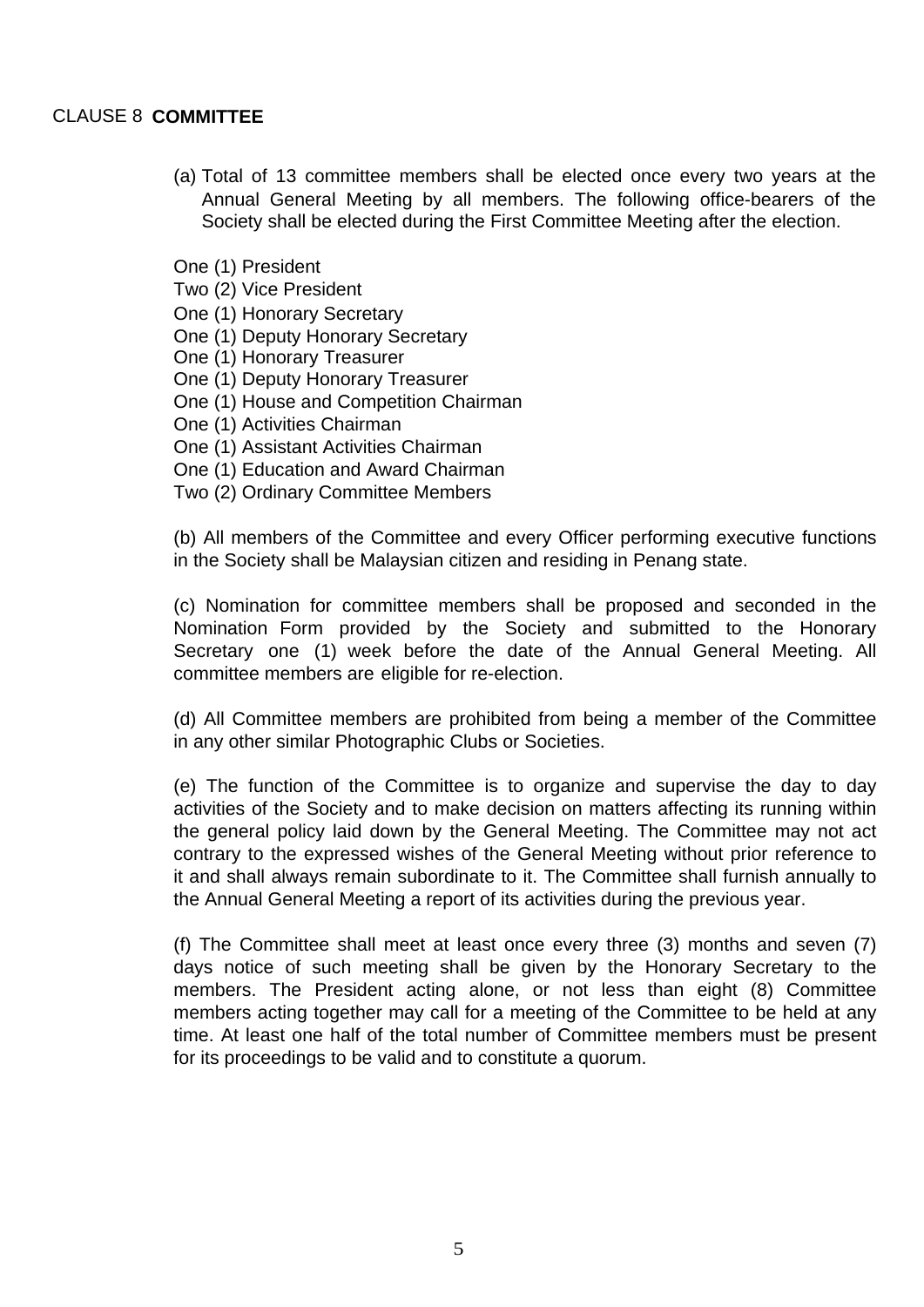(g) Where any urgent matter requiring the approval of the Committee arises and it is not possible to convene a meeting, the Honorary Secretary may obtain such approval by means of a circular letter. The following conditions must be fulfilled before a decision of the committee is deemed to have been obtained:-

i. The issue must be clearly set out in the circular letter and forwarded to all members of the committee.

ii. At least one half of the members of the Committee must indicate whether they are in favor of, or against the proposal; and

iii. The decision must be by a majority vote.

iv. Any decision obtained by circular letter shall be reported by the Honorary Secretary at the next committee meeting and recorded in the minutes thereof.

(h) Any member of the Committee who fail to attend three (3) consecutive meeting of the committee without leave or satisfactory explanation to the committee shall be deemed to have resigned from the Committee.

(i) In the event of the death or resignation of a member of the committee, the committee shall have the power to co-opt any member of the Society to fill the vacancy until the next election of office-bearers.

(j) The committee may appoint such executives as it deems necessary. It may also suspend or dismiss any executive for neglect of duty, dishonesty, incompetence, refusal to carry out the decisions of the committee, or for any other reason which is deemed good and sufficient in the interest of the Society.

(k) The committee may form sub-committee, if necessary and may give instructions regarding any special duties to the sub-committee.

#### CLAUSE 9 **DUTIES OF OFFICE BEARERS**

(a) The President shall during his term of office preside at all General Meeting and all meetings of the Committee and shall be responsible for the proper conduct of all such meetings. He shall has the casting vote and sign the minutes of each meeting at the time they are approved.

(b) The Vice Presidents shall assist the President in his duties and one of them shall deputize for him during his absence.

(c) (i) The Honorary Secretary shall conduct the business of the Society in accordance with its rules, and shall carry out the instructions of the General Meeting and of the Committee Meeting. He shall be responsible for conducting all correspondence and keeping all books, documents and papers, except the accounts and financial records. He shall maintain a membership register with particulars of name, age,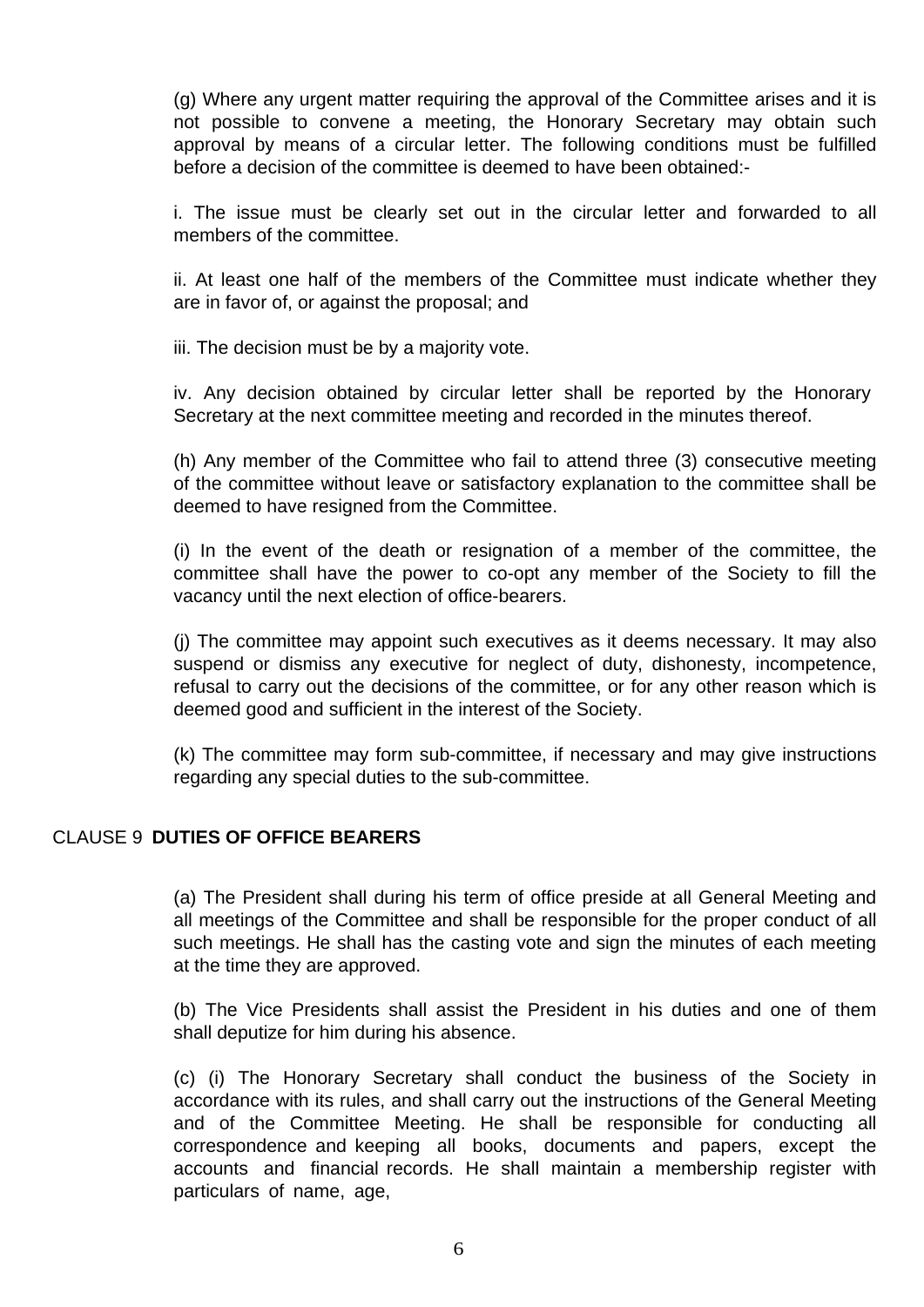identity card number, occupation and address of every member. He shall attend all meetings and record the proceedings. He shall within sixty (60) days after the holding of the Annual General Meeting submit the Annual Returns of the Society to the Registrar of Societies as required under Section 14(1) of the Societies Act, 1966.

(c) (ii) The Deputy Honorary Secretary shall act as assistant to Honorary Secretary in his responsibility as described in Clause 9 (c) (i).

(d) (i) The Honorary Treasurer shall be responsible for the financial affairs of the Society. He shall keep accounts of all its financial transactions and shall be responsible for their correctness.

(d) (ii) The Deputy Honorary Treasurer shall act as assistant to Honorary Treasurer in his responsibility as described in Clause 9 (d) (i).

(e) The Ordinary Committee Members shall assist in the running of the Society.

# CLAUSE 10 **FINANCIAL PROVISION**

(a) Subject to the following provisions in this rule, the funds of the Society may be expended for any purpose necessary for the carrying out of its objects, including the expenses of its administration, the audit of its accounts, the payment of salaries to its paid staff, allowance and expenses to its office-bearers, but they shall on no account be used to pay the fine of any member who may be convicted in a Court of Law.

(b) The Honorary Treasurer may hold a petty cash advance not exceeding Ringgit Malaysia One Thousand only (RM1,000.00) at any one time. All money in excess of this sum shall within seven (7) days of receipt be deposited in a bank approved by the Committee. The bank account shall be in the name of the Society.

(c) All cheques or withdrawal notices on the Society's accounts shall be signed jointly by any two of the principal office-bearers namely, the President, the Honorary Secretary and the Honorary Treasurer.

(d) No expenditure exceeding Ringgit Malaysia Five Thousand only (RM5,000.00) at any one time shall be incurred without the prior approval of the Committee and no expenditure exceeding Ringgit Malaysia Ten Thousand only (RM10,000.00) shall be incurred without the prior sanction of a General Meeting. Expenditure of Ringgit Malaysia Five Thousand only (RM5,000.00) or less may be approved jointly by the President, the Honorary Secretary and the Honorary Treasurer.

(e) As soon as possible after the end of each financial year, a statement of receipt and payment together with a Balance Sheet for the year shall be prepared by the Treasurer and audited by the Honorary Auditor elected under Rule 11. The audited accounts shall be submitted for the approval of the members at the next Annual General Meeting, and copies of it shall be made available at the registered address or place of meeting of the Society for the perusal of members.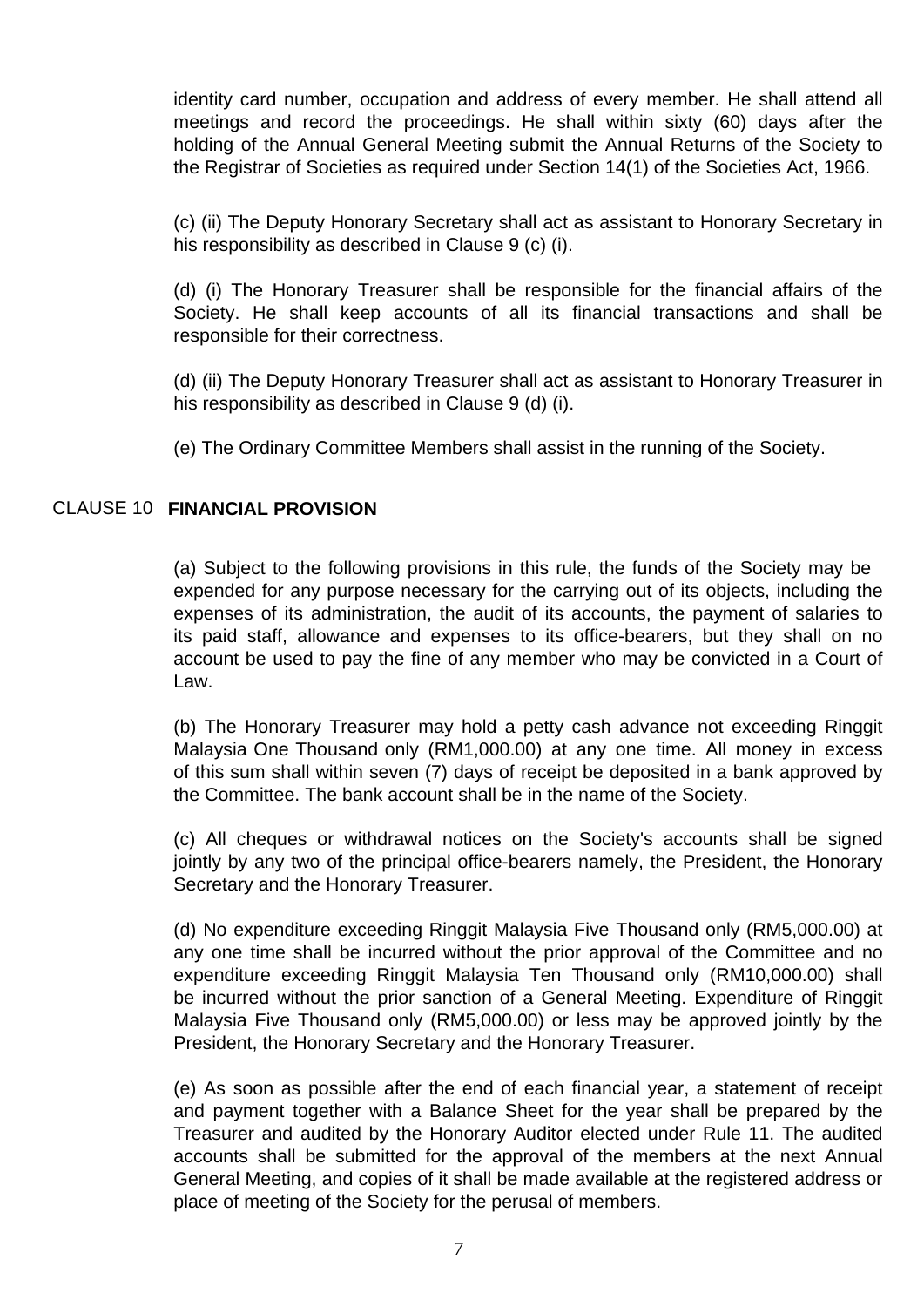(f) The financial year of the Society shall commence on 1st January and end on 31st December of each year.

#### CLAUSE 11 **AUDITORS**

(a) One (1) member of the Society who shall not be a Committee member shall be elected as Honorary Auditor once every two years at the Annual General Meeting. He shall hold office for two years and shall be eligible for re-election.

(b) The Honorary Auditor shall be required to audit the accounts of the Society at least once a year and to prepare a report or certificate for the Annual General Meeting. He may also be required by the President to audit the accounts of the Society for any period within his tenure of office and to submit a report to the Committee.

#### CLAUSE 12 **PROPERTY ADMINISTRATOR / TRUSTEES**

(a) All immovable property whatsoever belonging to the Society will be registered under the name of the Society. The President, the Honorary Secretary and the Honorary Treasurer who are so elected serving the Society will act as Property Officers in accordance with Section 9(b) of the Societies Act 1966. Their appointment must be authenticated by a certificate of the Registrar of Societies.

(b) The Property Officers shall not sell, withdraw, mortgage for loan for the proper functioning of the Society, or transfer any of the property of the Society without the consent and authority of a General Meeting of members.

(c) The Property Officers will serve during their term of tenure. Should any of the Property Officers resign or owing to ill-health, the vacancy shall be filled by the member appointed by the Committee Meeting until the next Annual General Meeting.

## CLAUSE 13 **INTERPRETATION**

(a) Between Annual General Meetings, the Committee shall have interpret the rules of the Society and when necessary, determine any point on which the rules are silent.

(b) Except where they are contrary to, or inconsistent with the policy laid down by the General Meeting, the decision of the committee shall be binding on all members of the Society unless or until countermanded by a resolution of a General Meeting.

#### CLAUSE 14 **ADVISOR / PATRON**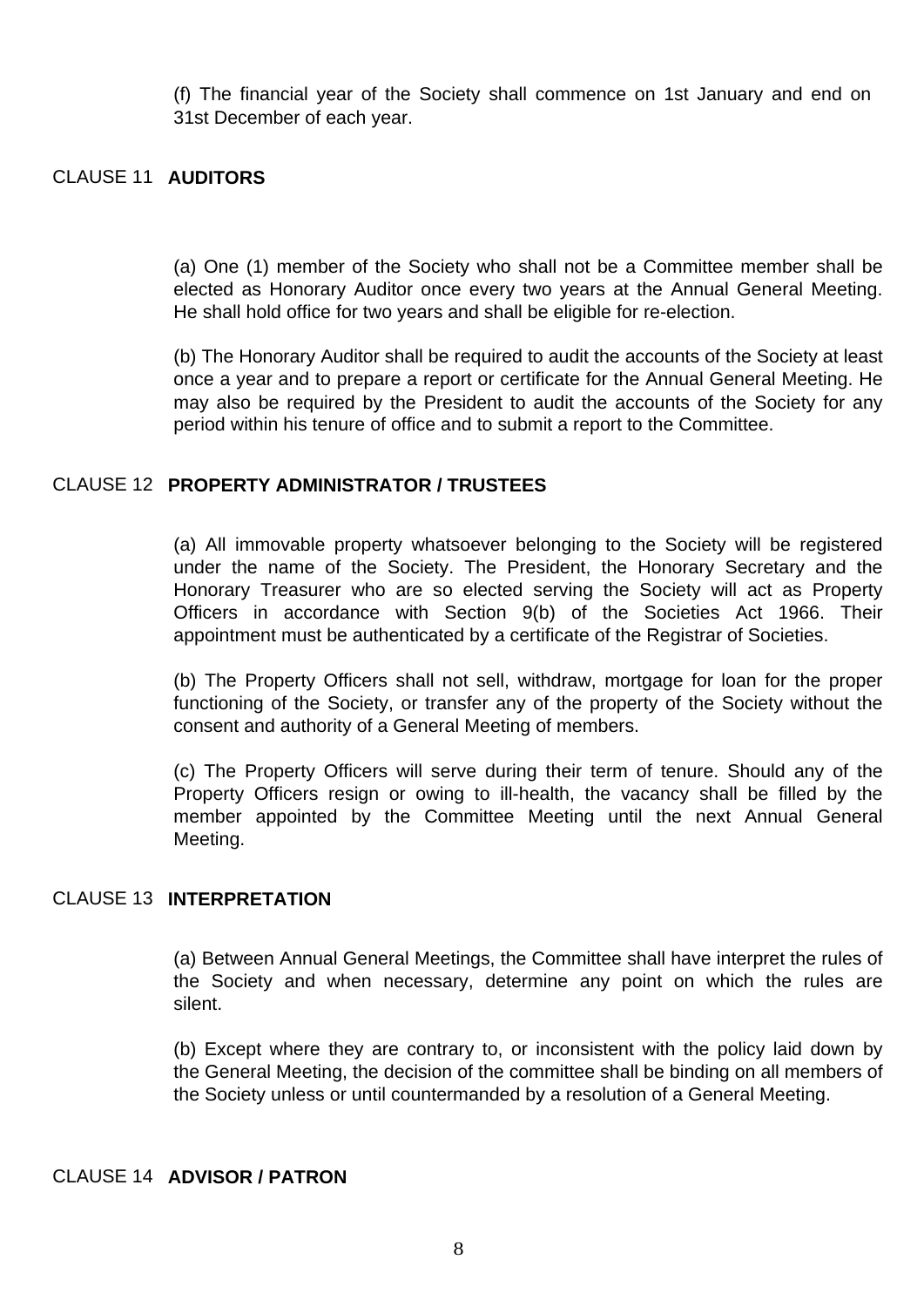(a) The Committee may appoint suitable persons as Patrons/Advisors of the Society on condition that their consent is obtained in writing.

#### CLAUSE 15 **PROHIBITION**

(a) All form of gambling as mentioned in the Open House Gambling Act 1953 are strictly prohibited in the premises of the Society.

(b) Neither the Society, nor its members shall attempt to restrict or in any other manner interfere with the trade or prices or engage in any Trade Union activities as defined in the Trade Union Act, 1959.

(c) The Society shall not hold any lottery whether confined to its members or not, in the name of the Society or its Committee members.

(d) Benefits as defined under Section 2 of the Societies Act 1966 shall not be given by the Society to any member or member's dependent.

(e) The Society shall not indulge in any political activities or allow its funds and or premises to be used for political purposes.

#### CLAUSE 16 **AMENDMENT OF CONSTITUTION**

(a) No amendments or alterations to these rules shall be made, except with the consent of the majority of members present at the General Meeting and the amendments or alterations shall not be in force without the prior approval of the Registrar of Societies.

(b) Any amendments or alterations to the rules must be submitted to the Registrar of Societies within sixty (60) days from the date the said amendments or alterations were approved by the General Meeting.

#### CLAUSE 17 **DISSOLUTION**

(a) The Society shall not be dissolved except with the consent of not less than threefifths (3/5) of the members of the Society expressed at an Extraordinary General Meeting convened for this purpose.

(b) In the event of the Society being dissolved as provided above, all debts and liabilities legally incurred on behalf of the Society shall be fully discharged and the remaining funds, if any, shall be disposed of in such manner as may be decided upon by the General Meeting.

(c) The Registrar of Societies shall be informed of the dissolution within fourteen (14) days by the Committee.